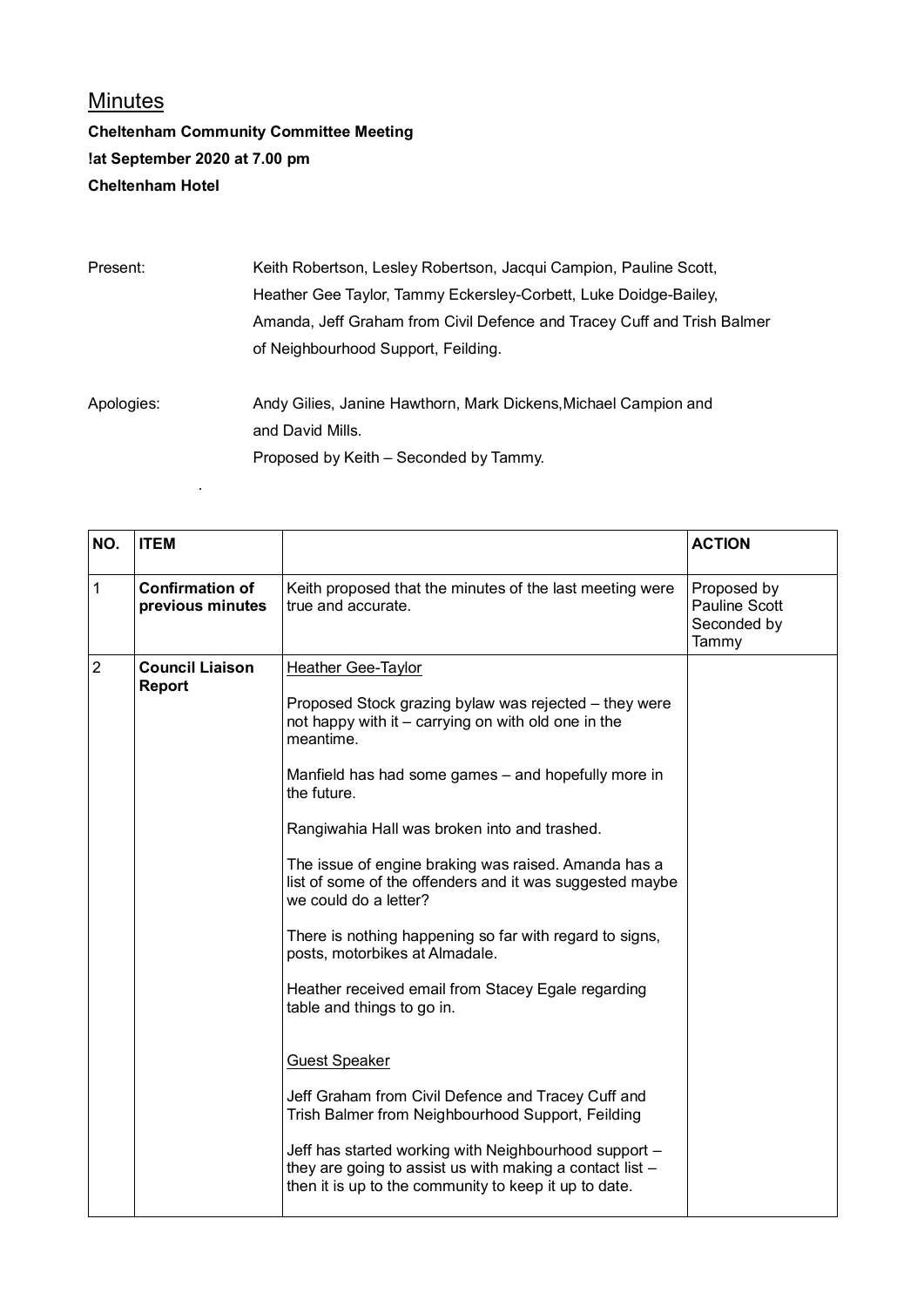|                |                          | Community group will be made up - and will need a<br>person who will be the main point of contact.<br>List should include our details and information, plus a<br>second person of contact.<br>Collate details and relevant information regarding<br>emergency equipment, skills etc. There will be a hard<br>copy as well as being on-line.<br>Where would we have helicopter landing points?<br>Where would we store kit? Emergency centre?<br>What area do we want to cover?<br>Also on contact list – vulnerable people – do they have<br>transport?<br>Recovery options - what things are most important?<br>Power? Roading? Etc.<br>There is a free page at the back where we can put<br>anything we like - eg. Generator<br>The "we are ok" page on back can be stuck in a window,<br>saying where you have evacuated to and a contact<br>number.<br>This information can go on the MDC website if required.<br>How we would distribute it in the community is up to us $-$<br>the postie may be able to help.<br>We will get list going and go over it with Jeff.<br>Nominate somebody to work with Jeff on this<br>suggested: Andy, Luke, Tammy and Keith.<br>Kit should last for 7 days for rural areas.<br>There was a mention of some equipment that make safe<br>drinking water – Jeff mentioned it costs approx \$300.00. |                                                             |
|----------------|--------------------------|----------------------------------------------------------------------------------------------------------------------------------------------------------------------------------------------------------------------------------------------------------------------------------------------------------------------------------------------------------------------------------------------------------------------------------------------------------------------------------------------------------------------------------------------------------------------------------------------------------------------------------------------------------------------------------------------------------------------------------------------------------------------------------------------------------------------------------------------------------------------------------------------------------------------------------------------------------------------------------------------------------------------------------------------------------------------------------------------------------------------------------------------------------------------------------------------------------------------------------------------------------------------------------------------------------------------------------------|-------------------------------------------------------------|
| 3              | <b>Treasurers Report</b> | Meridian went out - \$37.95<br><b>Balance is \$385.64</b><br>2 Deposits -<br>Raffle \$140.00 - Balance - \$2,951.32                                                                                                                                                                                                                                                                                                                                                                                                                                                                                                                                                                                                                                                                                                                                                                                                                                                                                                                                                                                                                                                                                                                                                                                                                    | Proposed by<br><b>Pauline Scott</b><br>Seconded by<br>Keith |
| $\overline{4}$ | Correspondence           | There is some Community Art Grant Money going around<br>and we decided to apply for a Mural - Keith asked if<br>everyone was happy with that - committee said YES.<br>- If we put the mural close to the ground – it saves<br>money. This quote was \$1,600.00.<br>A higher sign comes with regulations – Quote for this was<br>\$4,251.00 plus gst – it would be more visible.<br>Also got a quote for rocks at the bottom to stop people<br>driving into it $-$ it was \$1,500.00.<br>An application has been put in for the most expensive<br>quote.                                                                                                                                                                                                                                                                                                                                                                                                                                                                                                                                                                                                                                                                                                                                                                                |                                                             |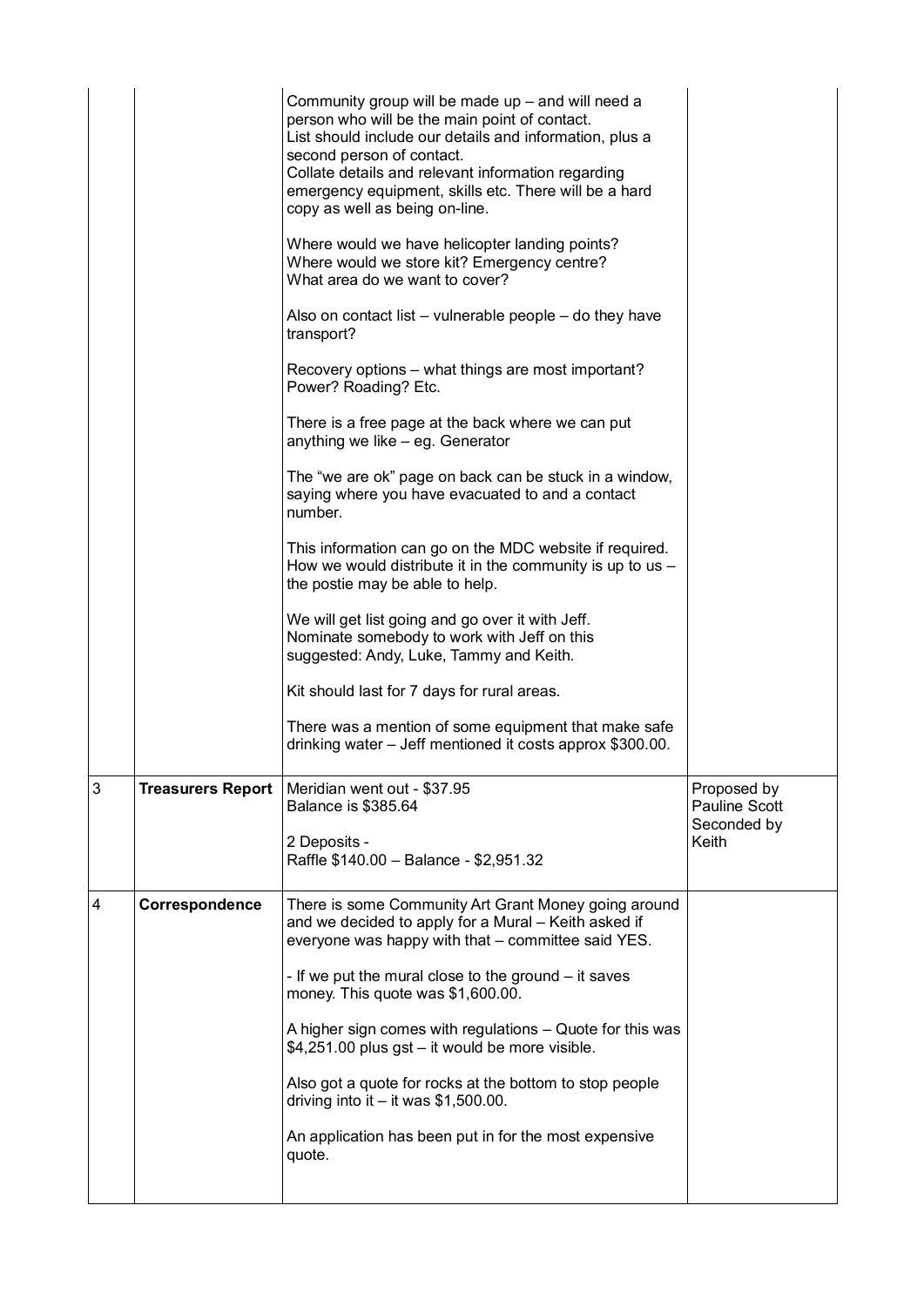|                         | Got a second quote in for security cameras from<br>Couchmans Alarms - this involves night vision and<br>licence plate recognition camera - quote was about<br>\$10,000.00.<br>Previous quote was approx \$3,000 - Image Audio,<br>Maybe we could make additions to this one?<br>Andy will run through this one with Dave.                                                                                                | Keith to follow up        |
|-------------------------|--------------------------------------------------------------------------------------------------------------------------------------------------------------------------------------------------------------------------------------------------------------------------------------------------------------------------------------------------------------------------------------------------------------------------|---------------------------|
| <b>Matters Arising</b>  | Keith suggested that the secretary could draft a letter<br>from the community regarding the engine braking issue.<br>Also suggested a letter to NZTA regarding bridge<br>accident recently. People feel that nothing will be done<br>until there is a death                                                                                                                                                              | Keith to ask<br>secretary |
| <b>General Business</b> | <b>Hall</b>                                                                                                                                                                                                                                                                                                                                                                                                              |                           |
|                         | Baker Ag hired it - have send invoice for that.<br>Farmsource have booking for 30 <sup>th</sup> September.<br>There is a wedding in February.                                                                                                                                                                                                                                                                            |                           |
|                         | Playground                                                                                                                                                                                                                                                                                                                                                                                                               |                           |
|                         | Landscaping is going ahead.                                                                                                                                                                                                                                                                                                                                                                                              |                           |
|                         | Lighting : - Keith saw a 50 meter rope light for approx<br>\$250.00, but thought it could be easily stolen.<br>- Karl to confirm or deny.                                                                                                                                                                                                                                                                                |                           |
|                         | Regarding next stage of playground, Keith asked about<br>having a separate bank account for any donations for the<br>playground. Pauline suggested we use a bank account<br>that we already have but not used for this purpose - to<br>keep it separate. All committee members agreed.                                                                                                                                   |                           |
|                         | <b>Welcome Signs</b>                                                                                                                                                                                                                                                                                                                                                                                                     |                           |
|                         | Rules and regulations depend on where they are going.<br>If its within 70k zone - talk to MDC about it.<br>We need to decide where we would like it -<br>there are different rules for 100k zone.                                                                                                                                                                                                                        |                           |
|                         | Keith will get hold of roading and see about yellow no-<br>parking lines / signs outside the gate over the road.                                                                                                                                                                                                                                                                                                         | Keith to follow up        |
|                         | Peter Gifford - (Dog man)<br>gave us a fantastic demonstration!<br>He is wanting to build a training centre with kennels for<br>breeding, training - search and rescue, drugs and<br>assistance.<br>He was asking for a donation of $$16,000.00 -$ to get a<br>right to a kennel<br>Suggestion: What about a community one? (not through<br>the committee)<br>There would be a contract – should the venture fail within |                           |